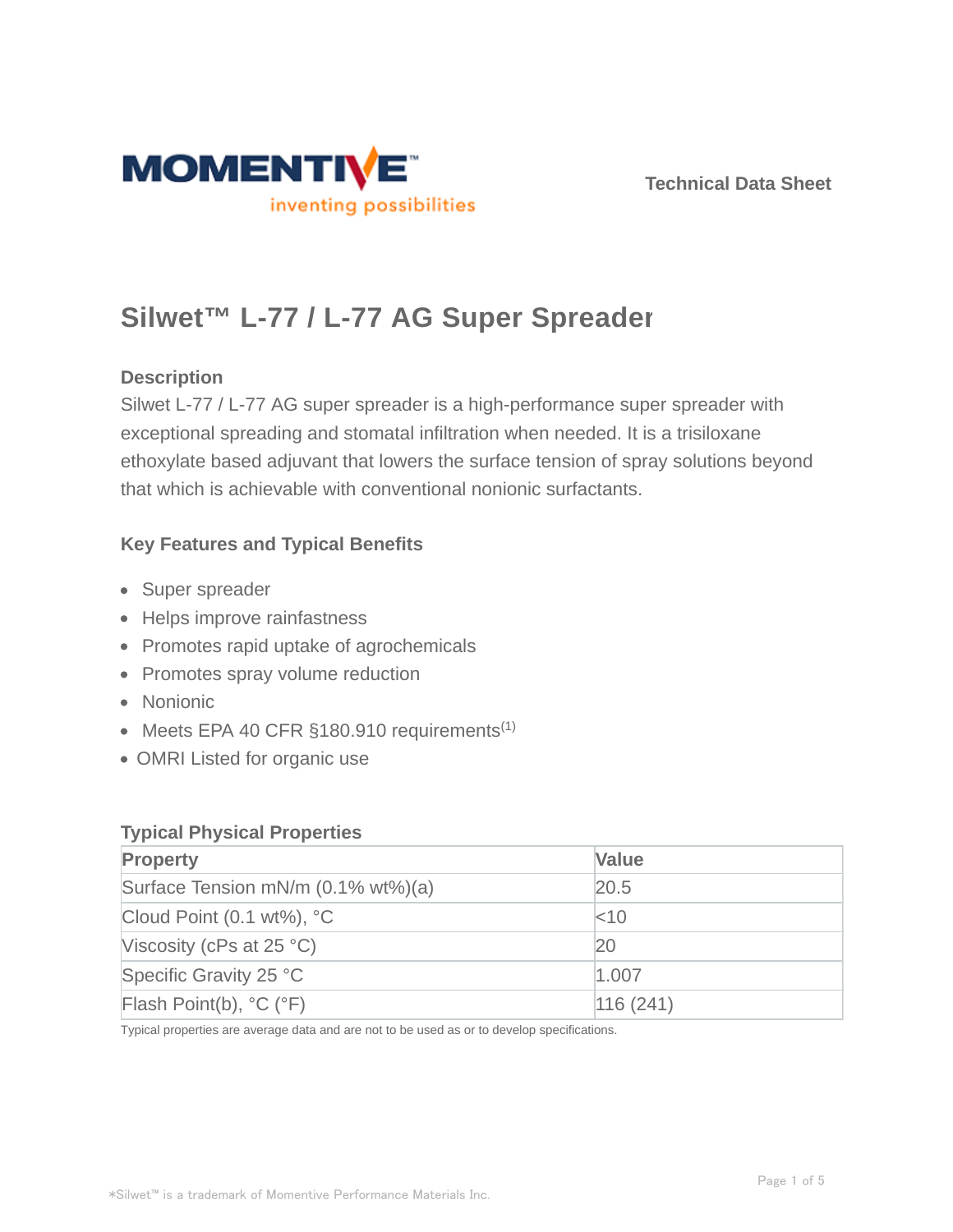#### **Potential Applications and Use Rates**

| <b>Application</b>                    | <b>Typical Use Rate</b> |  |
|---------------------------------------|-------------------------|--|
| <b>Fertilizers and Micronutrients</b> | $0.015\%$ to 0.1%       |  |
| Fungicide                             | $0.015\%$ to 0.05%      |  |
| <b>Herbicide</b>                      | $0.025\%$ to 0.15%      |  |
| Insecticide                           | $0.025\%$ to 0.1%       |  |
| <b>Plant Growth Regulators</b>        | $0.025\%$ to 0.05%      |  |

Use rates are dependent on crop, agrochemical and spray volume requirements.

- 1. The components meet the requirements of U.S. regulation EPA 40 CFR §180.910, and therefore are exempt from tolerances when used as an inert ingredient in agricultural applications in accordance with the other conditions of that regulation
	- 1. Surface tension by Wilhelmy Plate Method
	- 2. Pensky-Martens Closed Cup, ASTM Method D93

## **General Conditions for Use In Agrochemical In-Can Formulations**

Silwet L-77 / 77 AG super spreader may be used as a component in agrochemical formulations. Although organosilicone surfactants are subject to hydrolysis under acidic or basic conditions, optimum performance is achieved by buffering the formulation to pH 6.5 to 7.5. Additionally, it is recommended that Silwet L-77 / 77 AG super spreader be used at a concentration of at least 5%, based on the total formulation.

#### **As a Tank-Mix Adjuvant**

Silwet L-77 / 77 AG super spreader, when used as a tank-side adjuvant may be used to improve spray coverage, improve uptake or to allow for a reduction in spray volume. Silwet L-77 / 77 AG super spreader is most effective as a tank-side adjuvant when spray mixtures are within a pH range of 5 to 8 and used within 24 hours of preparation. High spray volumes, coupled with high surfactant rates, are not required to achieve sufficient coverage with Silwet L-77 / 77 AG super spreader. In fact, it has the potential to provide adequate coverage in many low volume spray applications at rates between 0.025% and 0.1%.

#### **Patent Status**

Nothing contained herein shall be construed to imply the nonexistence of any relevant patents or to constitute the permission, inducement or recommendation to practice any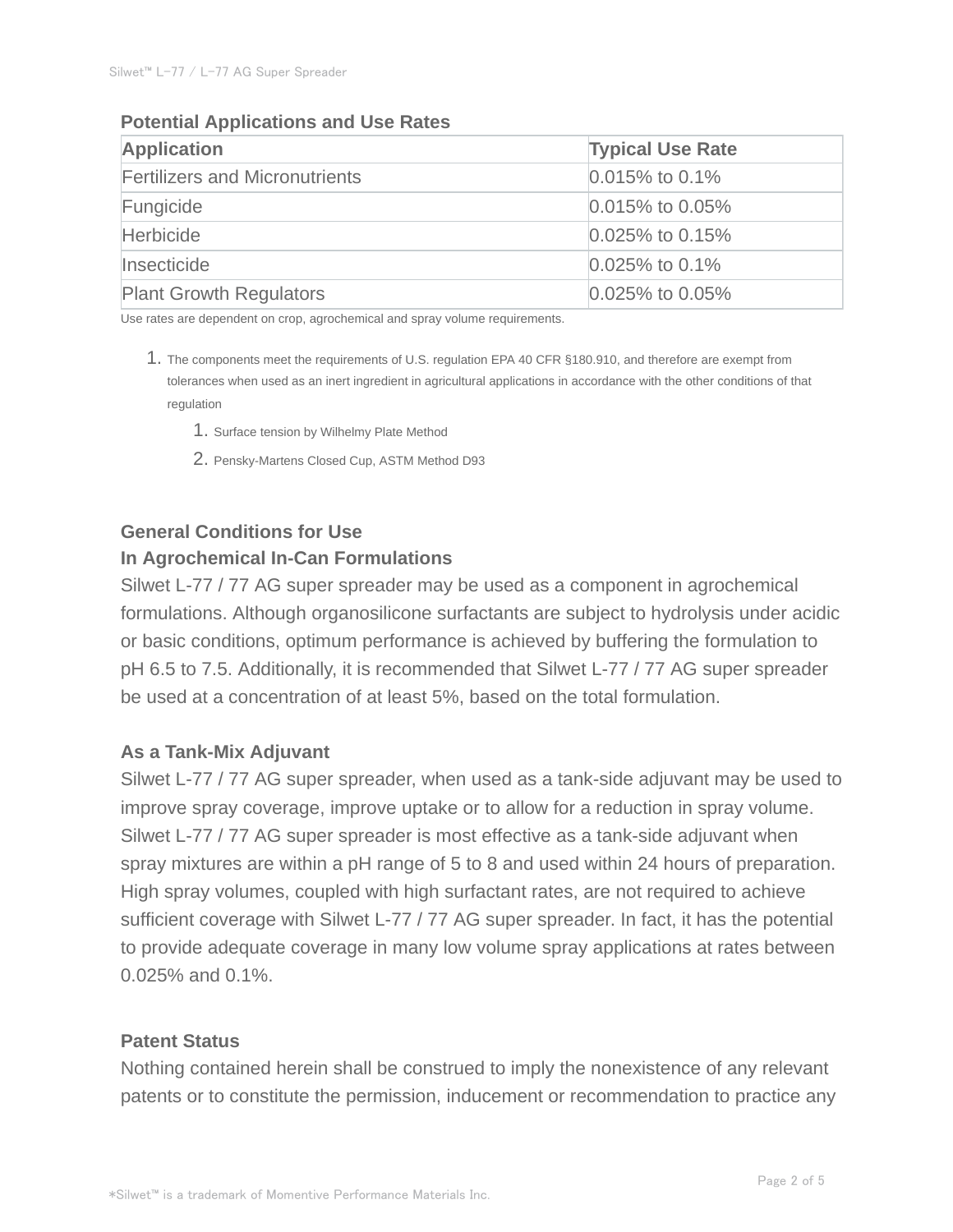invention covered by any patent, without authority from the owner of the patent.

#### **Product Safety, Handling and Storage**

Customers should review the latest Safety Data Sheet (SDS) and label for product safety information, safe handling instructions, personal protective equipment if necessary, emergency service contact information, and any special storage conditions required for safety. Momentive Performance Materials (MPM) maintains an aroundthe-clock emergency service for its products. SDS are available at www.momentive.com or, upon request, from any MPM representative. For product storage and handling procedures to maintain the product quality within our stated specifications, please review Certificates of Analysis, which are available in the Order Center. Use of other materials in conjunction with MPM products (for example, primers) may require additional precautions. Please review and follow the safety information provided by the manufacturer of such other materials.

#### **Limitations**

Customers must evaluate Momentive Performance Materials products and make their own determination as to fitness of use in their particular applications.

#### **Contact Information**

#### Email

commercial.services@momentive.com

#### **Telephone**

| <b>Americas</b>      | <b>Latin America</b> | <b>EMEAI- Europe, Middle</b><br>East, Africa & India | <b>ASIA PACIFIC</b> |
|----------------------|----------------------|------------------------------------------------------|---------------------|
| +1 800 295 2392      | <b>Brazil</b>        | <b>Europe</b>                                        | <b>China</b>        |
| Toll free*           | +55 11 4534 9650     | +390510924300                                        | 800 820 0202        |
| +704 805 6946        | <b>Direct Number</b> | Direct number                                        | Toll free           |
| <b>Direct Number</b> |                      |                                                      | +86 21 3860 4892    |
|                      |                      |                                                      | Direct number       |
| *All American        | <b>Mexico</b>        | India, Middle East &                                 | Japan               |
| countries            | +52 55 2169 7670     | <b>Africa</b>                                        | +81 3 5544 3111     |
|                      |                      | + 91 44 71212207                                     |                     |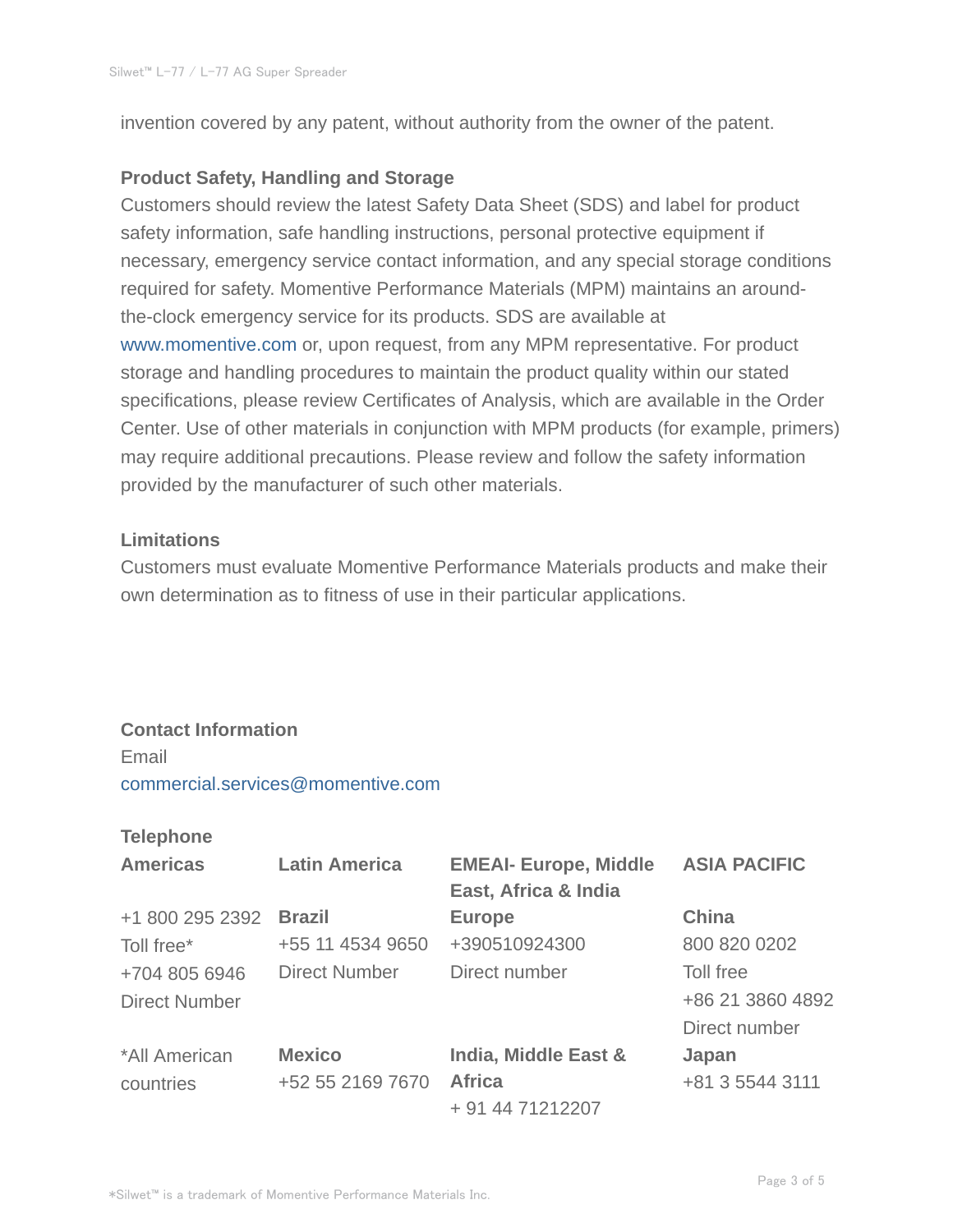Direct Number Direct number\* Direct number **\*All Middle Eastern countries, Africa, India,**

**Korea** +82 2 6201 4600

For literature and technical assistance, visit our website at: www.momentive.com

### **DISCLAIMER:**

**THE MATERIALS, PRODUCTS AND SERVICES OF MOMENTIVE PERFORMANCE MATERIALS INC. AND ITS SUBSIDIARIES AND AFFILIATES (COLLECTIVELY "SUPPLIER"), ARE SOLD SUBJECT TO SUPPLIER'S STANDARD CONDITIONS OF SALE, WHICH ARE INCLUDED IN THE APPLICABLE DISTRIBUTOR OR OTHER SALES AGREEMENT, PRINTED ON THE BACK OF ORDER ACKNOWLEDGMENTS AND INVOICES, AND AVAILABLE UPON REQUEST. ALTHOUGH ANY INFORMATION, RECOMMENDATIONS, OR ADVICE CONTAINED HEREIN IS GIVEN IN GOOD FAITH, SUPPLIER MAKES NO WARRANTY OR GUARANTEE, EXPRESS OR IMPLIED, (i) THAT THE RESULTS DESCRIBED HEREIN WILL BE OBTAINED UNDER END-USE CONDITIONS, OR (ii) AS TO THE EFFECTIVENESS OR SAFETY OF ANY DESIGN INCORPORATING ITS PRODUCTS, MATERIALS, SERVICES, RECOMMENDATIONS OR ADVICE. EXCEPT AS PROVIDED IN SUPPLIER'S STANDARD CONDITIONS OF SALE, SUPPLIER AND ITS REPRESENTATIVES SHALL IN NO EVENT BE RESPONSIBLE FOR ANY LOSS RESULTING FROM ANY USE OF ITS MATERIALS, PRODUCTS OR SERVICES DESCRIBED HEREIN.** Each user bears full responsibility for making its own determination as to the suitability of Supplier's materials, services, recommendations, or advice for its own particular use. Each user must identify and perform all tests and analyses necessary to assure that its finished parts incorporating Supplier's products, materials, or services will be safe and suitable for use under end-use conditions. Nothing in this or any other document, nor any oral recommendation or advice, shall be deemed to alter, vary, supersede, or waive any provision of Supplier's standard Conditions of Sale or this Disclaimer, unless any such modification is specifically agreed to in a writing signed by Supplier. No statement contained herein concerning a possible or suggested use of any material, product, service or design is intended, or should be construed, to grant any license under any patent or other intellectual property right of Supplier covering such use or design, or as a recommendation for the use of such material, product, service or design in the